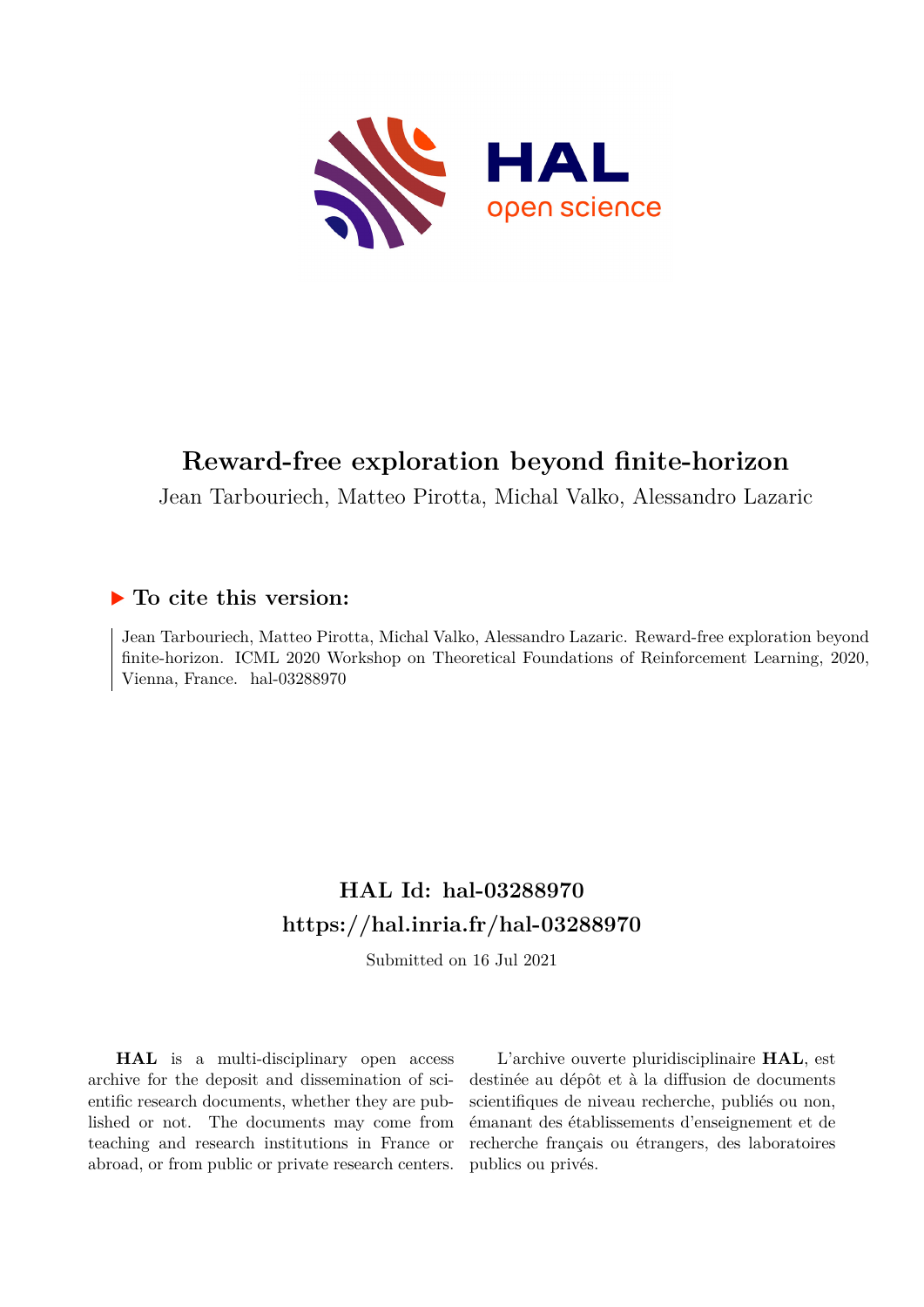## Reward-Free Exploration beyond Finite-Horizon

Jean Tarbouriech<sup>12</sup> Matteo Pirotta<sup>1</sup> Michal Valko<sup>2</sup> Alessandro Lazaric<sup>1</sup>

#### Abstract

We consider the reward-free exploration framework introduced by Jin et al. (2020), where an RL agent interacts with an unknown environment without any explicit reward function to maximize. The objective is to collect enough information during the exploration phase, so that a near-optimal policy can be immediately computed once any reward function is provided. In this paper, we move from the finite-horizon setting studied by Jin et al. (2020) to the more general setting of goalconditioned RL, often referred to as stochastic shortest path (SSP). We first discuss the challenges specific to SSPs and then study two scenarios: 1) reward-free goal-free exploration in communicating MDPs, and 2) reward-free goal-free incremental exploration in non-communicating MDPs where the agent is provided with a reset action to an initial state. In both cases, we provide exploration algorithms and their samplecomplexity bounds which we contrast with the existing guarantees in the finite-horizon case.<sup>1</sup>

#### 1. Introduction

In problems where the reward function is sparse or even absent, a reinforcement learning (RL) agent needs to explore the environment driven by objectives other than reward maximization. Recent unsupervised exploration deep RL algorithms successfully tackled complex problems such as Montezuma's Revenge (e.g., Ecoffet et al., 2020) or realworld robotic manipulation tasks (e.g., Pong et al., 2020) solely driven by the objective of *discovering* and *controlling* the environment. Nonetheless, the problem still lacks of a rigorous formalization and algorithms do not have solid theoretical guarantees. A first step in that direction is the reward-free exploration framework introduced by Jin et al. (2020) in finite-horizon Markov decision processes (MDPs). Jin et al. (2020) define an exploration phase where the agent

*Presented at the ICML 2020 Workshop on Theoretical Foundations of Reinforcement Learning.* Copyright 2020 by the author(s).

interacts with an unknown environment and collects information about its dynamics. Then in a planning phase, the agent is provided with a reward function and it must return a near-optimal policy without any further learning. The performance of the agent is evaluated by the number of samples collected during the exploration phase.

While the finite-horizon setting is very popular in theoretical RL, it is rarely representative of the type of problems considered in popular benchmarks and real applications in RL. In this paper, we rather focus on the strictly more general and more practical stochastic shortest path (SSP) setting (Bertsekas, 2012) (often referred to as goal-conditioned RL), where the objective is to compute a policy that minimizes the cost accumulated before reaching a specific goal state. We first reformulate the reward-free exploration setting by defining the objective of learning an accurate enough model of the environment so that a near-optimal policy can be computed for *any* SSP problem (i.e., for any initial state, any goal state, and any cost function). We illustrate how this problem may be considerably more difficult than in the finite-horizon setting. We then study two different scenarios (i.e., goal-free cost-free exploration in communicating MDPs and goal-free cost-free incremental exploration in non-communicating MDPs with restart), summarize the sample complexity results that we obtain and contrast them with the guarantees in the finite-horizon case.

#### 2. Preliminaries

A Markov decision process (MDP) is defined as  $M :=$  $\langle \mathcal{S}, \mathcal{A}, p, c \rangle$ , where S is the state space with  $S := |\mathcal{S}|$  states and A is the action space with  $A := |\mathcal{A}|$  actions. Taking action a in state s incurs a cost<sup>2</sup> of  $c(s, a) \in [0, 1]$  and the next state  $s' \in S$  is selected with probability  $p(s'|s, a)$ . We denote by  $\Gamma := \max_{s,a} ||p(\cdot|s, a)||_0$  the largest support of the transition model. In the SSP case, for a designated goal state  $\overline{s}$ , the objective is to compute a policy  $\pi : \mathcal{S} \to \mathcal{A}$ minimizing the cumulative cost before reaching  $\bar{s}$ . Formally, we define the (possibly unbounded) value function

$$
V_{\pi}(\underline{s} \to \overline{s}) := \mathbb{E}\bigg[\sum_{t=1}^{\tau_{\pi}(\underline{s} \to \overline{s})} c(s_t, \pi(s_t)) \mid s_1 = \underline{s}\bigg],
$$

where  $\tau_{\pi}(\underline{s} \to \overline{s}) := \inf\{t \geq 0 : s_{t+1} = \overline{s} \mid s_1 = \underline{s}, \pi\}$ is the (random) number of steps needed to reach  $\overline{s}$  from  $\overline{s}$ 

<sup>&</sup>lt;sup>1</sup> Facebook AI Research, Paris<sup>2</sup> Inria Lille - Nord Europe.

<sup>&</sup>lt;sup>1</sup>This workshop paper combines technical material from Tarbouriech et al. (2020a;b;c).

<sup>&</sup>lt;sup>2</sup>One can translate between costs and rewards via negation.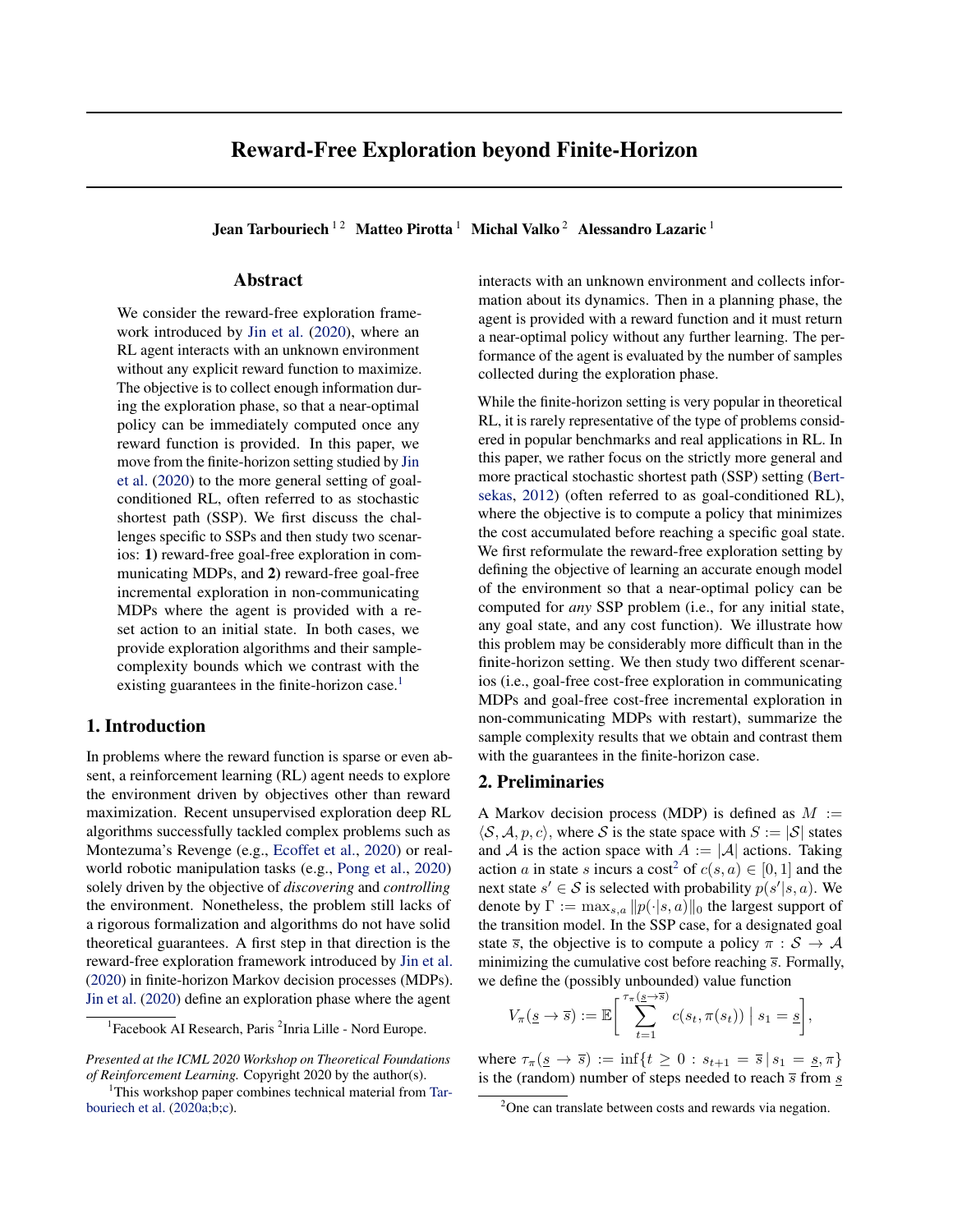

Figure 1. The agent starts at state x and reaches  $z$  in  $H$  steps with probability 1/2, and y in  $H + 1$  steps with probability 1/2. From state  $y$  the agent deterministically transitions to state  $z$  in 1 step.

when executing policy  $\pi$ . An optimal policy (if it exists) is denoted by  $\pi^* \in \arg \min_{\pi} V_{\pi}(\underline{s} \to \overline{s})$ . For more details on the SSP problem we refer to e.g., Bertsekas (2012, Sect. 3).

Jin et al. (2020) introduced the reward-free framework in the finite-horizon case, which is a special case of the SSP problem where each episode terminates after exactly H steps. The agent receives as input an accuracy level  $\varepsilon > 0$ , a confidence level  $\delta \in (0, 1)$ , the state and action spaces, and the horizon  $H$ , while no knowledge is provided about the transition model  $p$ . The learning process is decomposed into two phases. ① *Exploration phase:* The agent first collects trajectories from the MDP without a pre-specified reward function and returns an estimate of the transition model  $\hat{p}$ . ② *Planning phase:* The agent receives an arbitrary reward function and is tasked with computing an  $\varepsilon$ -optimal policy with probability at least  $1-\delta$ , without any additional interaction with the environment. The objective is to minimize the duration of the exploration phase needed to simultaneously enforce any requested planning guarantee.

Jin et al. (2020) study the reward-free exploration problem for any arbitrary MDP, where there may exist states that are difficult or impossible to reach. The core mechanism in their analysis is to partition the states depending on their ease of being reached within  $H$  steps. Specifically, they distinguish between *significant* states, that can be sufficiently visited and whose transition probability can thus be accurately estimated, and *insignificant* states that are too difficult to reach within  $H$  steps, but therefore have negligible contribution to any reward optimization.

Interestingly, in the goal-conditioned setting this distinction may no longer be meaningful. By way of illustration, consider any fixed horizon  $H$  and the toy environment in Fig. 1. Suppose that the objective is to quickly reach state  $z$  (i.e., the goal state is  $z$ , the starting state is  $x$  and all costs are equal to 1). Even though state y is *insignificant* within H steps (in the finite-horizon sense of Jin et al., 2020, for any positive "significance level"), it is actually crucial in solving the objective, as  $z$  can be reached deterministically in 1 step from y. Extrapolating this scenario, in the goal-conditioned setting, we may have an effective horizon of  $H = +\infty$ for some goals, which implies that the transition model  $p$ must be accurately estimated across the state-action space to ensure that a near-optimal policy can be computed.

### 3. Goal-Free Cost-Free Exploration in Communicating MDPs

In order to guarantee that the environment can be estimated uniformly well, we introduce the following assumption.

Assumption 1 (In Sect. 3). *The MDP* M *is communicating, with finite and unknown diameter*

$$
D=\max_{\underline{s},\overline{s}}D_{\underline{s},\overline{s}}=\max_{\underline{s},\overline{s}}\min_{\pi}\mathbb{E}[\tau_{\pi}(\underline{s}\rightarrow \overline{s})]<+\infty.
$$

We stress that the challenges that emerge in such setting are orthogonal to the ones in (Jin et al., 2020): a *constraint on the environment is added* (all states must now be reachable), allowing the *removal of the constraint on performance* (which is not limited to  $H$  steps anymore) and thus enabling to tackle the more general class of goal-oriented problems.

Without loss of generality, we consider throughout that the maximum  $c_{\text{max}}$  of the cost functions that we intend to consider in the planning phase is equal to 1. On the other hand, the minimum value  $c_{\min}$  has a more subtle impact on the type of performance guarantees we can obtain. In particular, for any cost function  $c$  and any pair of initial and goal states s and  $\overline{s}$ , we introduce a slack parameter  $\theta \in [1, +\infty]$  and we say that a policy  $\hat{\pi}$  is  $(\varepsilon, \theta)$ -optimal if <sup>3</sup>

$$
V^{\widehat{\pi}}(\underline{s}\to \overline{s}) \le \min_{\pi: \mathbb{E}[\tau_{\pi}(\underline{s}\to \overline{s})] \le \theta D_{\underline{s}, \overline{s}}} V^{\pi}(\underline{s}\to \overline{s}) + \varepsilon.
$$

In the following theorem, we show that depending on the minimum cost  $c_{\min}$  in the cost functions of interest and the slack  $\theta$ , we can solve the goal-free cost-free exploration problem with a bounded sample complexity.

Theorem 1. *Consider any unknown environment satisfying Asm. 1 and the goal-free cost-free exploration problem characterized by an accuracy level*  $0 < \varepsilon \leq 1$ *, a confidence level*  $\delta \in (0, 1)$ *, a minimum cost*  $c_{\min} \in [0, 1]$  *and a slack parameter*  $\theta \in [1, +\infty]$ *. There exists an algorithm*  $\mathfrak{A}$  *whose exploration phase (i.e., number of time steps) is bounded with probability at least*  $1 - \delta$  *by* 

$$
\widetilde{O}\bigg(\frac{D^4\Gamma SA}{\omega\varepsilon^2} + \frac{D^3S^2A}{\omega\varepsilon} + \frac{D^3\Gamma SA}{\omega^2}\bigg),\,
$$
  
where:  

$$
\omega := \max\left\{c_{\min}, \frac{\varepsilon}{\theta D}\right\}.
$$

*Note that we can have either*  $c_{\min} = 0$  *or*  $\theta = +\infty$ *, but not both simultaneously, to guarantee that*  $\omega > 0$ *. Following this exploration phase, the algorithm*  $\mathfrak A$  *can compute in the planning phase, for any pair of starting and goal state*  $(\underline{s}, \overline{s}) \in S^2$ , and for any cost function c in  $[c_{\min}, 1]$ , a policy  $\hat{\pi}$  *(depending on* c, <u>s</u>,  $\overline{s}$ *)* that is  $(\varepsilon, \theta)$ *-optimal.* 

Algorithmic principle (see App. A). We first use a sample complexity analysis to solve SSP problems with a generative model (Tarbouriech et al., 2020a) and define the number of samples that are needed in each state-action pair to

<sup>&</sup>lt;sup>3</sup>This reduces to standard  $\varepsilon$ -optimality for  $\theta \to \infty$ .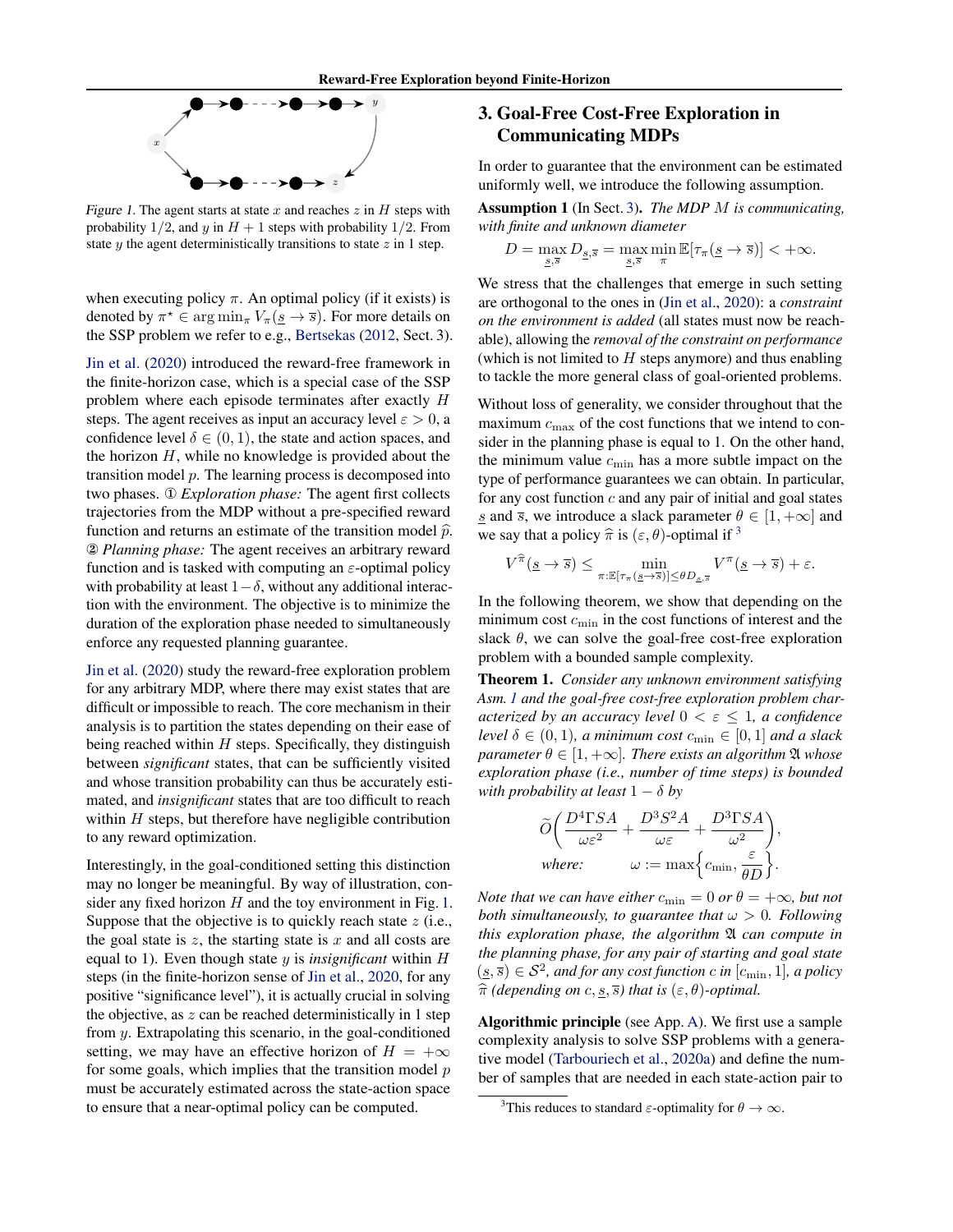compute an estimated model that is accurate enough that a near-optimal policy can be computed for any cost function. Then we leverage the online learning algorithm GOSPRL (Tarbouriech et al., 2020b) that explicitly collects the desired amount of samples in any communicating environment. Interestingly, such algorithm is simply defining a sequence of SSP problems, where the goal state is any state for which the required number of samples is not achieved yet.

### 4. Goal-Free Cost-Free Incremental Exploration

In this section, we seek to provide cost-free guarantees in MDPs with possibly very large state space and diameter (e.g., for non-communicating MDPs where  $D = \infty$ ). In order to make such setting feasible, we need to restrict the type of SSP problems we would like to solve during the planning phase. We propose an alternative approach that builds on the setting of incremental autonomous exploration introduced by Lim & Auer (2012).

Assumption 2 (In Sect. 4). *The MDP* M *has a finite, possibly large state space* S *for which an upper bound* S *on* its cardinality is known, i.e.,  $|S| \leq S$ .<sup>4</sup> It contains a des*ignated initial state*  $s_0 \in S$ *. Since the learner may get* stuck in a state without being able to return to  $s_0$ , we as*sume that the action space contains a* RESET *action s.t.*  $p(s_0|s, \text{RESET}) = 1$  *for any*  $s \in \mathcal{S}$ .

We make explicit the states where a policy  $\pi$  takes action RESET in the following definition.

**Definition 1.** For  $S' \subseteq S$  a policy  $\pi$  is restricted on  $S'$  if  $\pi(s) = \text{RESET}$  *for any*  $s \notin \mathcal{S}'$ . We denote by  $\Pi(\mathcal{S}')$  *the set of policies restricted on* S 0 *.*

We denote by  $\Gamma_{\mathcal{S}'} := \max_{s \in \mathcal{S}',a} ||\{p(s'|s,a)\}_{s' \in \mathcal{S}'}||_0$  the largest support of the model p restricted to states in  $S' \subseteq S$ .

In (Lim & Auer, 2012), given an input parameter  $L \ge 1$  and accuracy  $\varepsilon > 0$ , the objective of the agent is to identify the set of *incrementally* L-controllable states  $S_L^{\rightarrow}$  (Def. 2), as well as a set of goal-conditioned policies to reach each state in  $S_L^{\rightarrow}$  from  $s_0$  in at most  $L + \varepsilon$  steps on average.<sup>5</sup>

**Definition 2** (Incrementally controllable states  $S_L^{\rightarrow}$ ). Let  $\prec$ be some partial order on S. The set  $\mathcal{S}^{\prec}_L$  of states control*lable in L steps w.r.t.*  $\prec$  *is defined inductively as follows.* The initial state  $s_0$  belongs to  $\mathcal{S}_L^\prec$  by definition and if there *exists a policy*  $\pi$  *restricted on*  $\{s' \in S_L^{\prec} : s' \prec s\}$  *with* 

 $\mathbb{E}[\tau_{\pi}(s_0 \to s)] \leq L$ , then  $s \in \mathcal{S}_L^{\prec}$ . The set  $\mathcal{S}_L^{\to}$  of incre*mentally L*-controllable states is defined as  $\mathcal{S}_L^{\rightarrow} := \cup_{\prec} \mathcal{S}_L^{\prec}$ , *where the union is over all possible partial orders.*

*Finally, we introduce*  $S_L := |\mathcal{S}_L^{\rightarrow}|$  *and*  $\Gamma_L := \Gamma_{\mathcal{S}_L^{\rightarrow}}$ *.* 

We extend the formalism of (Lim & Auer, 2012) and define a more challenging cost-free objective. At the end of the exploration phase, an algorithm should be able to compute a near-optimal policy restricted on  $S_L^{\rightarrow}$  for any SSP problem with initial state  $s_0$ , any goal state  $s \in S_L^{\rightarrow}$ , and any cost function. As the state space  $S$  may be very large, the set  $S_L^{\rightarrow}$  effectively captures our area of interest, with L being the radius of interest provided as input. Note that  $S_L^{\rightarrow}$  is unknown in advance and is hard to estimate online.

Similar to Thm. 1 we provide an  $(\varepsilon, \theta)$ -optimality guarantee for the planning phase with the additional condition that we consider policies restricted to the initially unknown set  $\mathcal{S}_L^{\rightarrow}$ .

Theorem 2. *Consider any unknown environment satisfying Asm. 2 and the goal-free cost-free incremental exploration problem characterized by an accuracy level*  $0 < \varepsilon \leq 1$ , a *confidence level*  $\delta \in (0,1)$ *, a minimum cost*  $c_{\min} \in [0,1]$ and a slack parameter  $\theta \in [1, +\infty]$ . There exists an algo*rithm* A *whose exploration phase (i.e., number of time steps) is bounded with probability at least*  $1 - \delta$  *by* 

$$
\widetilde{O}\bigg(\frac{L^5\Gamma_{L+\varepsilon}S_{L+\varepsilon}A}{\omega^2\varepsilon^2} + \frac{L^3S_{L+\varepsilon}^2A}{\omega\varepsilon}\bigg),
$$
  
where:  

$$
\omega := \max\Big\{c_{\min}, \frac{\varepsilon}{\theta L}\Big\}.
$$

*Note that we can have either*  $c_{\min} = 0$  *or*  $\theta = +\infty$ *, but not both simultaneously, to guarantee that*  $\omega > 0$ *. Following this exploration phase, the algorithm*  $\mathfrak A$  *has confidently* identified a set  $\mathcal{S}^\rightarrow_L \subseteq \mathcal{K} \subseteq \mathcal{S}^\rightarrow_{L+\varepsilon}$ , and has collected enough *information such that for any goal state*  $\overline{s} \in S_L^{\rightarrow}$  *and any cost function*  $c$  *in*  $[c_{\min}, 1]$ *, it can compute in the planning phase a policy*  $\hat{\pi}$  *(depending on* c,  $\overline{s}$ *) that verifies* 

$$
V^{\widehat{\pi}}(s_0 \to \overline{s}) \le \min_{\pi \in \Pi(\mathcal{S}_L^{\to}) : \mathbb{E}[\tau_\pi(s_0 \to \overline{s})] \le \theta L} V^{\pi}(s_0 \to \overline{s}) + \varepsilon.
$$

Algorithmic principle. Despite the difference in the setting, we leverage similar algorithmic principles as in Sect. 3. In this case, we define the sample requirements *limited* to the states that have currently been discovered and for which a shortest-path policy is available. Such policies are then used to collect new samples and a one-step random exploration is used to expand the set of controllable states until all states in  $S_L^{\rightarrow}$  have been identified. The resulting algorithm, called DisCo, is presented in (Tarbouriech et al., 2020c).<sup>6</sup>

<sup>&</sup>lt;sup>4</sup>Lim & Auer (2012) consider a countable, possibly infinite state space; however this leads to a technical issue in the analysis of UCBEXPLORE (acknowledged by the authors via personal communication), which requires considering finite state spaces.

 ${}^{5}$ Lim & Auer (2012) showed that discovering all states in  $\mathcal{S}_L := \{s \in \mathcal{S} : \min_{\pi \in \Pi} \mathbb{E}[\tau_\pi(s_0 \to s)] \leq L\}$  may require a number of exploration steps that is *exponential* in L or  $|\mathcal{S}_L|$ , hence the definition of incrementally controllable states.

 $6$ While in (Tarbouriech et al., 2020c) the presentation of the algorithm deals with the unit-cost case, the extension to handle general costs is straightforward as explained in the paper's Sect. 2.3.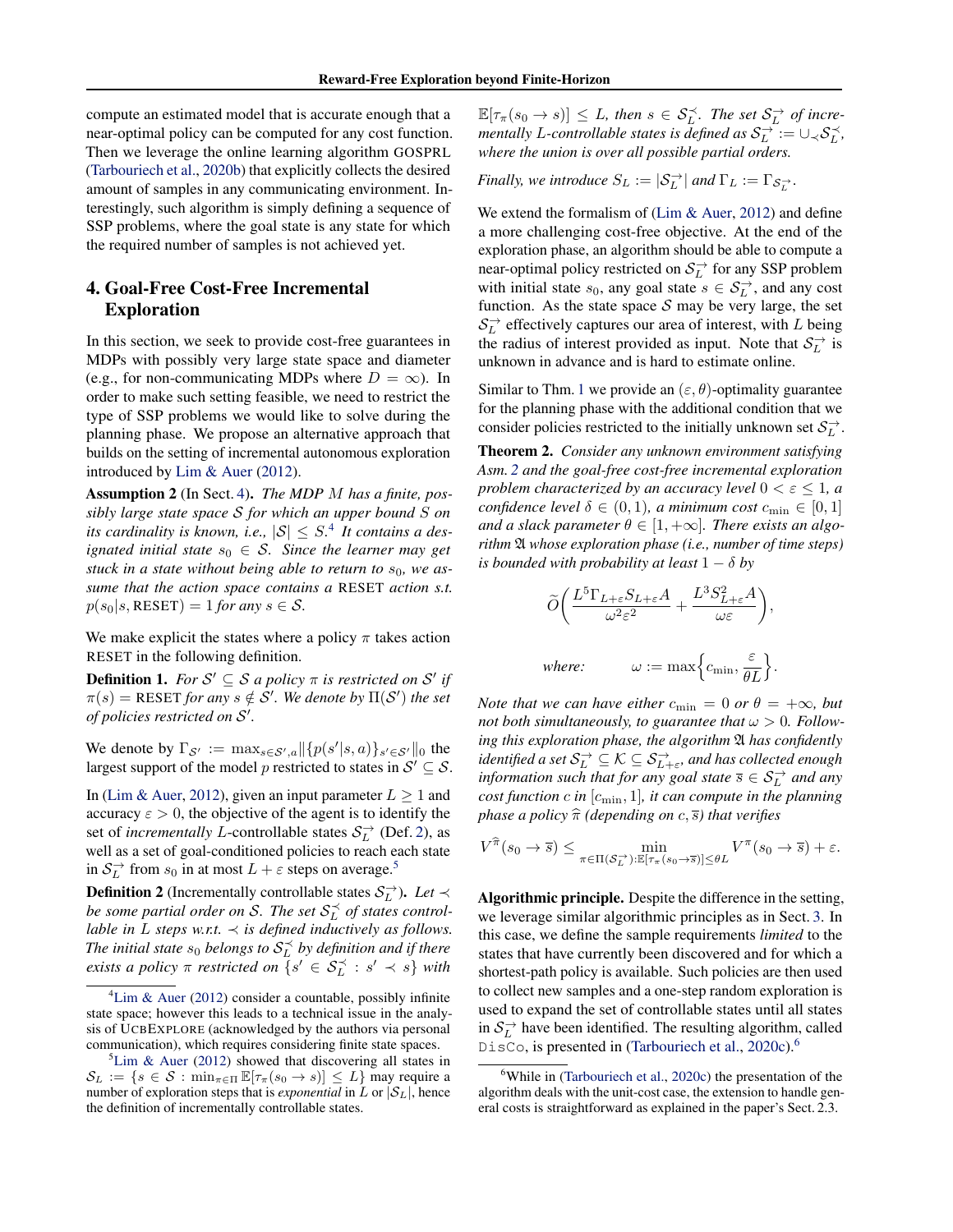Reward-Free Exploration beyond Finite-Horizon

| Reference                | $RF$ - $FH$ — (Jin et al., 2020)                                     | $RF-COMM$ $-$ Sect. 3 of this paper<br>(Thm. 1)                        |                                                               | $RF-INC$ Sect. 4 of this paper<br>(Thm. 2)                                                        |                                                                      |
|--------------------------|----------------------------------------------------------------------|------------------------------------------------------------------------|---------------------------------------------------------------|---------------------------------------------------------------------------------------------------|----------------------------------------------------------------------|
| <b>Setting</b>           | Finite-horizon RL                                                    | Goal-conditioned RL (i.e., SSP)                                        |                                                               | Goal-conditioned RL (i.e., SSP)                                                                   |                                                                      |
| <b>Feedback</b>          | Any rewards $r \in [0, 1]$                                           | Any goal state, any costs $c \in [c_{\min}, 1]$<br>with $c_{\min} > 0$ |                                                               | Any goal state in $S_L^{\rightarrow}$ , any costs<br>$c \in [c_{\min}, 1]$ with $c_{\min} \geq 0$ |                                                                      |
| <b>MDP</b>               | $\bigcirc$ Non-communicating<br>and resetting after $H$ steps        | $\bigcirc$ Communicating with diameter D                               |                                                               | $\triangle$ Non-communicating and reset action                                                    |                                                                      |
| <i><b>Optimality</b></i> | $\bigcirc$ Restricted to H steps                                     | $\triangle$ Arbitrary* length to goal                                  |                                                               | $\triangle$ Arbitrary* length to goal +<br><b>Q</b> Incremental Optimality                        |                                                                      |
| State dep.               | $\bigcirc$ Total state space S                                       | $\bigcirc$ Total state space S                                         |                                                               | $\bigcirc$ State space of interest $S_L^{\rightarrow} \ll S$                                      |                                                                      |
| Sample comp.             | $\widetilde{O}\Big(\frac{S^2 A \text{ poly}(H)}{\varepsilon^2}\Big)$ | $\widetilde{O}\left(\frac{S^2Apoly(D)}{\varepsilon^2}\right)$          | $\widetilde{O}\left(\frac{S^2Apoly(D)}{\varepsilon^3}\right)$ | $\widetilde{O}\left(\frac{S_L^2Apoly(L)}{\varepsilon^2}\right)$                                   | $\widetilde{O}\left(\frac{S_L^2 A \, poly(L)}{\varepsilon^4}\right)$ |
|                          | $+\frac{S^4 A \, poly(H)}{\varepsilon}$                              | for not too small<br>$c_{\min} > 0$                                    | for very small $c_{\min} \simeq 0$                            | for not too small<br>$c_{\min} > 0$                                                               | for very small $c_{\min} \simeq 0$                                   |

Table 1. High-level comparison between (Jin et al., 2020) and this paper. Asterisk\* introduces the subtlety that, only in the case of  $c_{\text{min}} \simeq 0$  (the second sub-column), the length to goal targeted by the candidate policy is restricted if it is "too long".

#### 5. Discussion

We stress that RF-FH (Jin et al., 2020), RF-COMM (Sect. 3) and RF-INC (Sect. 4) tackle orthogonal settings, each posing different challenges. That notwithstanding, we believe that it is insightful to compare the three settings in terms of algorithmic approach and resulting bound (see Table 1).

Similarities in the three algorithmic designs. All three approaches construct accurate estimates of the transitions. RF-FH (Jin et al., 2020) restrict their attention to "significant" states within  $H$  steps. As previously explained, such a reasoning cannot be directly extended to general SSP problems, as there is no more notion of fixed horizon, with some states possibly becoming non-negligible for value optimization at some random point before the goal state is reached. This is why RF-COMM enforces to visit uniformly enough the state-action space, which explains the need for the communicating assumption (Asm. 1). By focusing on incremental exploration, RF-INC can effectively restrict its attention to the (unknown) state space of interest  $S_L^{\rightarrow}$ , which removes the need for the communicating assumption. Finally, note that to collect the sought-after samples, Jin et al. (2020) deploy a finite-horizon algorithm for regret minimization, whereas our algorithms leverage SSP policies.

Comparison between RF-FH and RF-COMM. In the main order term w.r.t.  $\varepsilon$ , the dependencies in  $S^2$  and A are equivalent, matching the lower bound derived in the finitehorizon case (Jin et al., 2020, Thm. 4.1). Moreover, the role of the horizon H in RF-FH is captured by the ratio  $D/c_{\text{min}}$ in RF-COMM (when  $c_{\min} > 0$ ). Note that this ratio is not a strict horizon (as the performance may last longer, as opposed to finite-horizon which always truncates it at  $H$  steps), and it is environment-dependent and thus crucially *unknown*, which introduces an additional layer of complexity to the

problem. RF-COMM (Thm. 1) is the first result tackling the reward-free framework beyond finite-horizon, for goalconditioned RL in communicating MDPs. The resulting exploration bound scales polynomially with  $D$ , which is somewhat unavoidable. Finally, the bound of RF-COMM inherits a  $\widetilde{O}(\varepsilon^{-2})$  dependency (as in RF-FH of Jin et al.,  $2020$ ) whenever  $c_{\text{min}}$  is not too small (and can therefore be considered as a constant). Otherwise, RF-COMM can cope with very small (or even zero-valued)  $c_{\text{min}}$ , yet the bound worsens to  $\widetilde{O}(\varepsilon^{-3})$ , and the performance becomes *restricted* to policies with not too large expected goal-reaching time (via the slack parameter  $\theta$ ). This interesting behavior does not appear in the finite-horizon case (where the range of rewards has no influence on the rate in  $\varepsilon$ ), and it captures the key role of the minimum cost played in the behavior of the optimal goal-reaching policy.

Specificity of RF-INC. The incremental focus of RF-INC enables to tackle goal-conditioned tasks while removing the communicating assumption of RF-COMM, where the dependency on the diameter  $D$  is replaced by the parameter L, which may be designed to be much smaller than D. In fact, while  $L$  defines the horizon of interest, resetting after every  $L$  steps (as in finite-horizon) would prevent the agent to identify incrementally L-controllable states and lead to poor performance. Another interesting element of comparison is the dependency on the size of the state space. While the RF-FH algorithm of (Jin et al., 2020) is robust w.r.t. states that can be reached with very low probability, it still displays a polynomial dependency on the global state space S. On the other hand, in virtue of its incremental focus, RF-INC (Thm. 2) depends polynomially on the number of  $(L + \varepsilon)$ -controllable states and only *logarithmically* on S. This result is significant since not only  $S_{L+\varepsilon}$  can be arbitrarily smaller than S, but also because the set  $S_{L+\varepsilon}$ itself is initially unknown to the learner.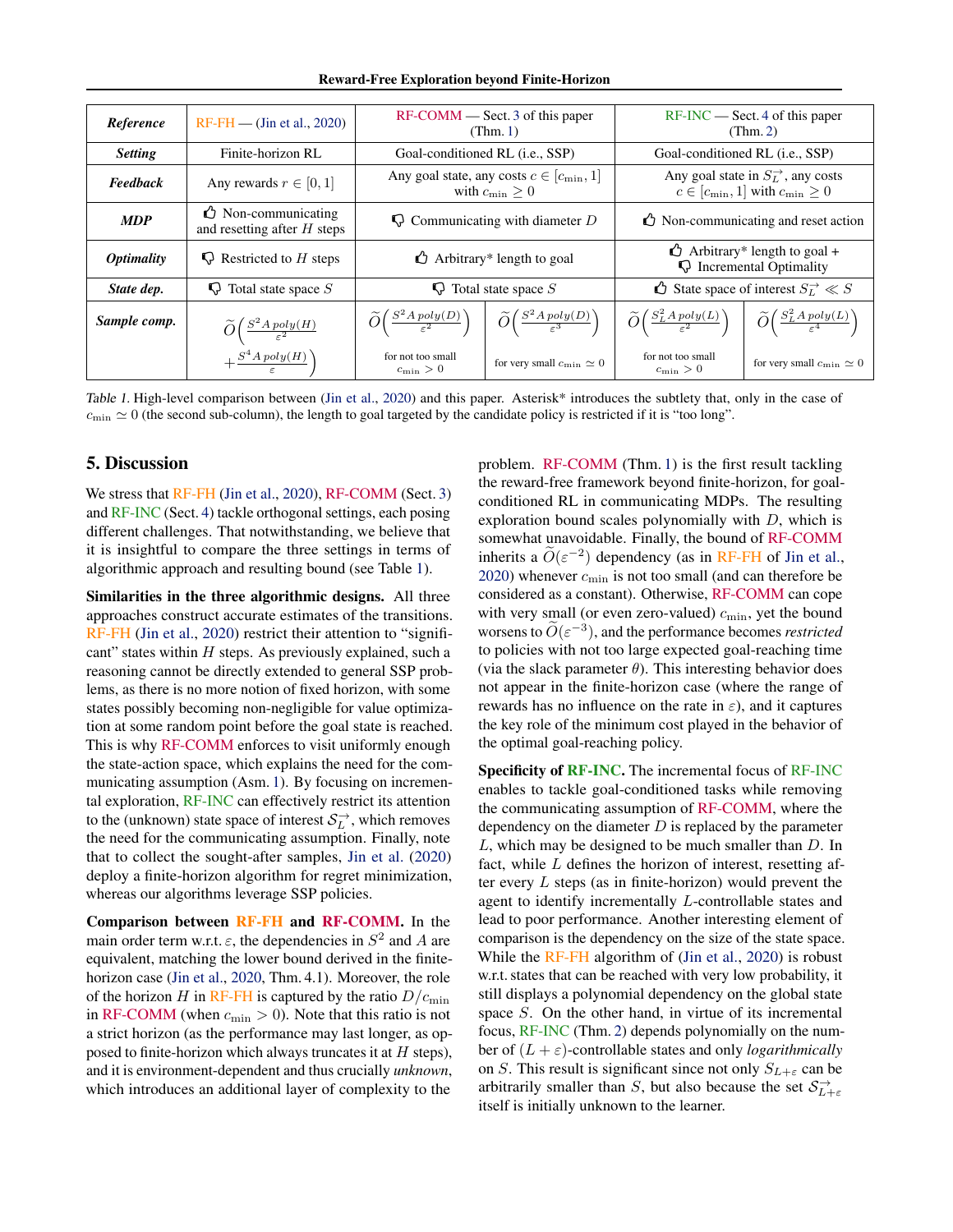**REFERENCES** 

- Bertsekas, D. *Dynamic programming and optimal control*, volume 2. 2012.
- Ecoffet, A., Huizinga, J., Lehman, J., Stanley, K. O., and Clune, J. First return then explore. *arXiv preprint arXiv:2004.12919*, 2020.
- Jin, C., Krishnamurthy, A., Simchowitz, M., and Yu, T. Reward-free exploration for reinforcement learning. In *International Conference on Machine Learning*, 2020.
- Lim, S. H. and Auer, P. Autonomous exploration for navigating in mdps. In *Conference on Learning Theory*, pp. 40–1, 2012.
- Pong, V. H., Dalal, M., Lin, S., Nair, A., Bahl, S., and Levine, S. Skew-fit: State-covering self-supervised reinforcement learning. In *International Conference on Machine Learning*, 2020.
- Tarbouriech, J., Pirotta, M., Valko, M., and Lazaric, A. Sample complexity bounds for stochastic shortest path with a generative model, 2020a. URL [https://jtarbouriech.github.io/docs/](https://jtarbouriech.github.io/docs/ssp_genmodel.pdf) [ssp\\_genmodel.pdf](https://jtarbouriech.github.io/docs/ssp_genmodel.pdf).
- Tarbouriech, J., Pirotta, M., Valko, M., and Lazaric, A. A provably efficient sample collection strategy for reinforcement learning. *arXiv preprint arXiv:2007.06437*, 2020b.
- Tarbouriech, J., Pirotta, M., Valko, M., and Lazaric, A. Improved sample complexity for incremental autonomous exploration in mdps. *Advances in Neural Information Processing Systems*, 33, 2020c.